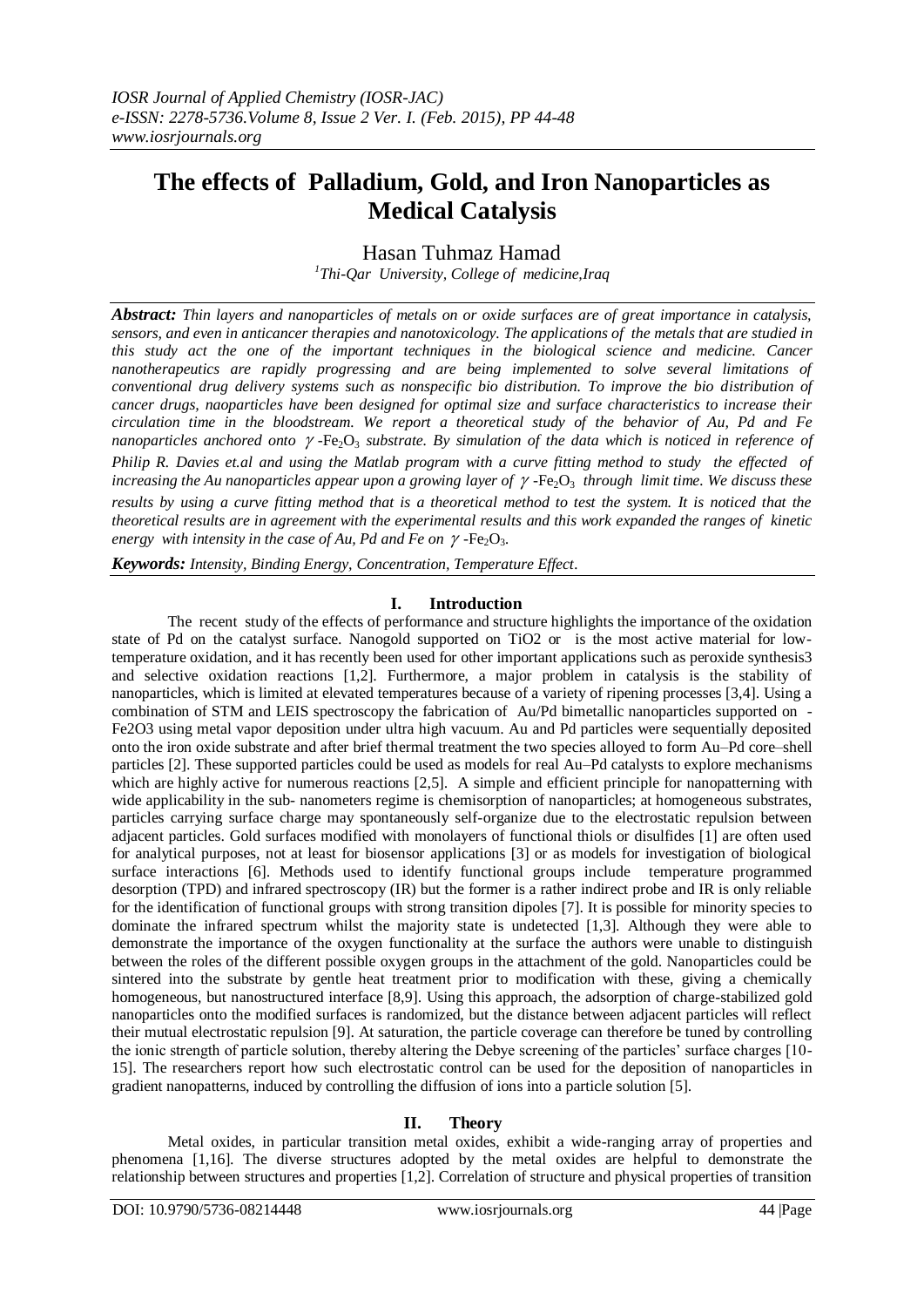metal oxides requires an understanding of the valence electrons that bind the atoms in the solid state. The band theory and the ligand field theory have been invoked to explain the electronic properties of transition metal oxides [1,12]. The important properties of oxides that are of interest are magnetic, electrical, dielectric, optical, Lewis acid/base, and redox. Oxides in heterogeneous metal catalysts facilitate well-observed phenomena such as hydrogen [6,7]. Surface science of metal oxides has received tremendous attention during recent years. The advent of several advanced techniques to probe their surfaces has led to a new understanding of their surface properties and structures [17-20]. This in turn has helped catalyst scientists to tailor the properties of the oxidized materials for appropriate applications [5-9]. In this paper I introduce the theoretical study of nanoparticles such as Au/ -Fe2O3, Fe/ -Fe2O3and Pd/ -Fe2O3. By using the Mat-lab program with curve fitting method, one can find results that enhance the experimental results [1,2] which can be introduced for all cases. Au, Pd and Fe nanoparticles metals are assembled in the same substrate. A theoretical method to study Au, Fe and Pd nanoparticle that self-assembly in the same substrate was demonstrated [2]. When using the Matlab program to find the equation that describes the most effects of binding energy and intensity with temperature and for a time.

In this research, we introduce the theoretical method for Matlab program and addition to introducing the experimental results of assembled for example Au/ -Fe2O3, Fe/ -Fe2O3and Pd/ -Fe2O3 where.

The effects lead to differentiating between nanoparticles of different composition related to the experimental strategy of Au and Pd particles with different and distinct sizes. Our theoretical results agree with experimental data.

## **III. Results and Discussion**

Au Nanoparticles on  $\gamma$ -Fe<sub>2</sub>O<sub>3</sub> : When studying the effects of increasing in the intensity and kinetic energy together with time, we find that intensity increases with increasing the kinetic energy that increases in the limit range. These variables agree with the experimental study [2] but I study these effects at limit ranges. The intensity is arriving too fast increasing at critical domain. The polynomial function which describes the effect of temperature on kinetic energy (KE) and intensity is given by the polynomial equation which is produced from using the curve fitting to the experimental data

 $I = 8 \times 10^{-6}$  KE<sup>4</sup> - 0.029 KE<sup>3</sup> + 40 KE<sup>2</sup> - .2.4  $\times 10^{4}$  KE + 5.5  $\times 10^{-6}$  (1) Where I is the intensity.

**Study of the effects which result from deposition of Fe on**  $\gamma$ **-Fe2O3:** We study the effect of concentrations (cps) of Mo with a binding energy where we note that the binding energy arrived to critical value which corresponding to the high value of intensity. The equation which describes the effect of the binding energy with intensity (cts /s) unit is given by the polynomial equation which is produced from using the curve fitting to the experimental data

 $I = -3.5 \times 10^{-6}$  KE<sup>4</sup> + 0.012 KE<sup>3</sup> - 15 KE<sup>2</sup> + 8.2×10<sup>3</sup> KE+1.7×10<sup>6</sup> (2)

**Spectrum analysis of Pd/** $\gamma$ **-Fe2O:** There are many results calculated from the spectrum of Au/ $\gamma$ -Fe2O3 for intensity with different times and at limited values of binding energy, we note that limit range of values of kinetic energy with high value of intensity. The equation which describes the effect of the kinetic energy with intensity at different of times is given by:

 $I = 8.8 \times 10^{-7}$  KE<sup>4</sup> - 0.0031 KE<sup>3</sup> + 4 KE<sup>2</sup> - 2.3×10<sup>3</sup> KE + 4.9×10<sup>5</sup> (3)

The range of variation of kinetic energy and intensity with time is summarized in Table 1. Figure, 1 shows the variation of intensity with time on Au/ -Fe2O3. Figure, 2 shows to the variation of kinetic energy and intensity Au/ -Fe2O3.. Figure 3 represents the effect of the increasing of kinetic energy with intensity with time (1-2 minute) on Au/ -Fe2O3.

Table 1, summarizes the results of variations of kinetic energy and intensity with time at the limit ranges. Table 2, summarizes the results of variations of binding energy with intensity at the specific values.

| Table 1: Results of variations of kinetic energy in intensity at the limit ranges |  |
|-----------------------------------------------------------------------------------|--|
|-----------------------------------------------------------------------------------|--|

| Intensity $(cts/s)$ | Kinetic Energy (eV) | Time (min) |
|---------------------|---------------------|------------|
| 1000                | 875                 |            |
| 2200                | 1000                |            |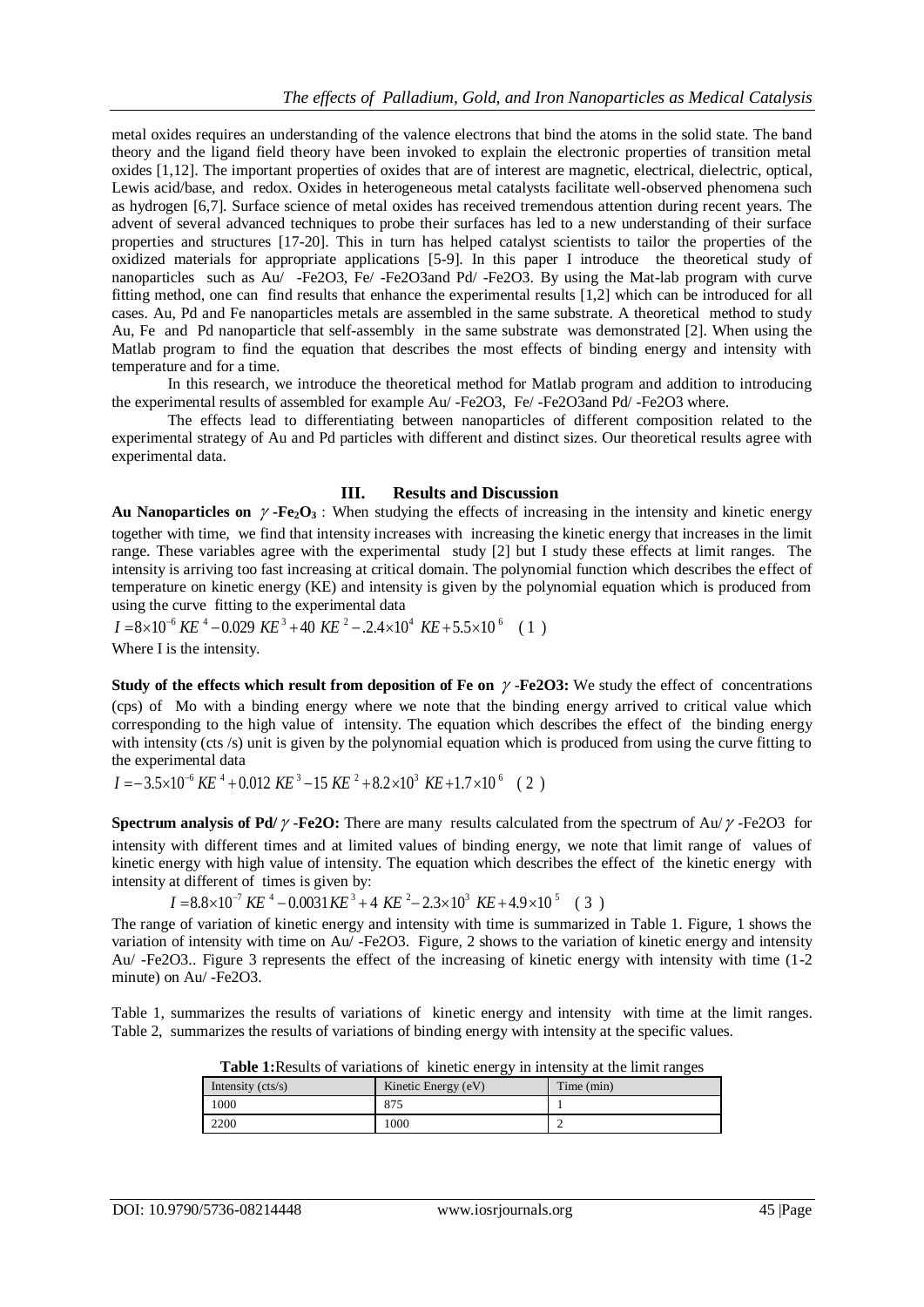| Intensity $(cts/s)$ | kinetic Energy (eV) | Time (min) |
|---------------------|---------------------|------------|
| 2800                | 705<br>ر ے          |            |
| 4800                | 900                 | ∸          |

Table 2 summarizes the results of variations of kinetic energy with intensity at the specific values. The equation which describes the effect of the kinetic energy with intensity at different of times is given by:

```
I = 8.8 \times 10^{-7} KE<sup>4</sup> - 0.0031 KE<sup>3</sup> + 4 KE<sup>2</sup> - 2.3×10<sup>3</sup> KE + 4.9×10<sup>5</sup> (3)
```
**Table 3:** Results of Variations of Kinetic Energy with intensity (cts/s) at the range of Specific Values.

| Intensity $(cts/s)$ | kinetic Energy (eV) | Time (min) |
|---------------------|---------------------|------------|
| 1600                | 825                 |            |
| 2200                | 900                 | ∽          |

Figure 4, shows the variation of kineticenergy with increasing the intensity, and Figure 5 shows the variation of kinetic energy with increasing the intensity (cts/s) at different times.



**Figure 1:** Time variation of intensity of Au  $\gamma$  -Fe2O3 structure.



Figure 2: Variation of intensity wit kinetic energy of Au/ $\gamma$ -Fe2O3 structure.



**Figure 3:** Three dimensional plot of the variables variation on the  $Au$ <sup> $\gamma$ </sup>-Fe2O3 structure.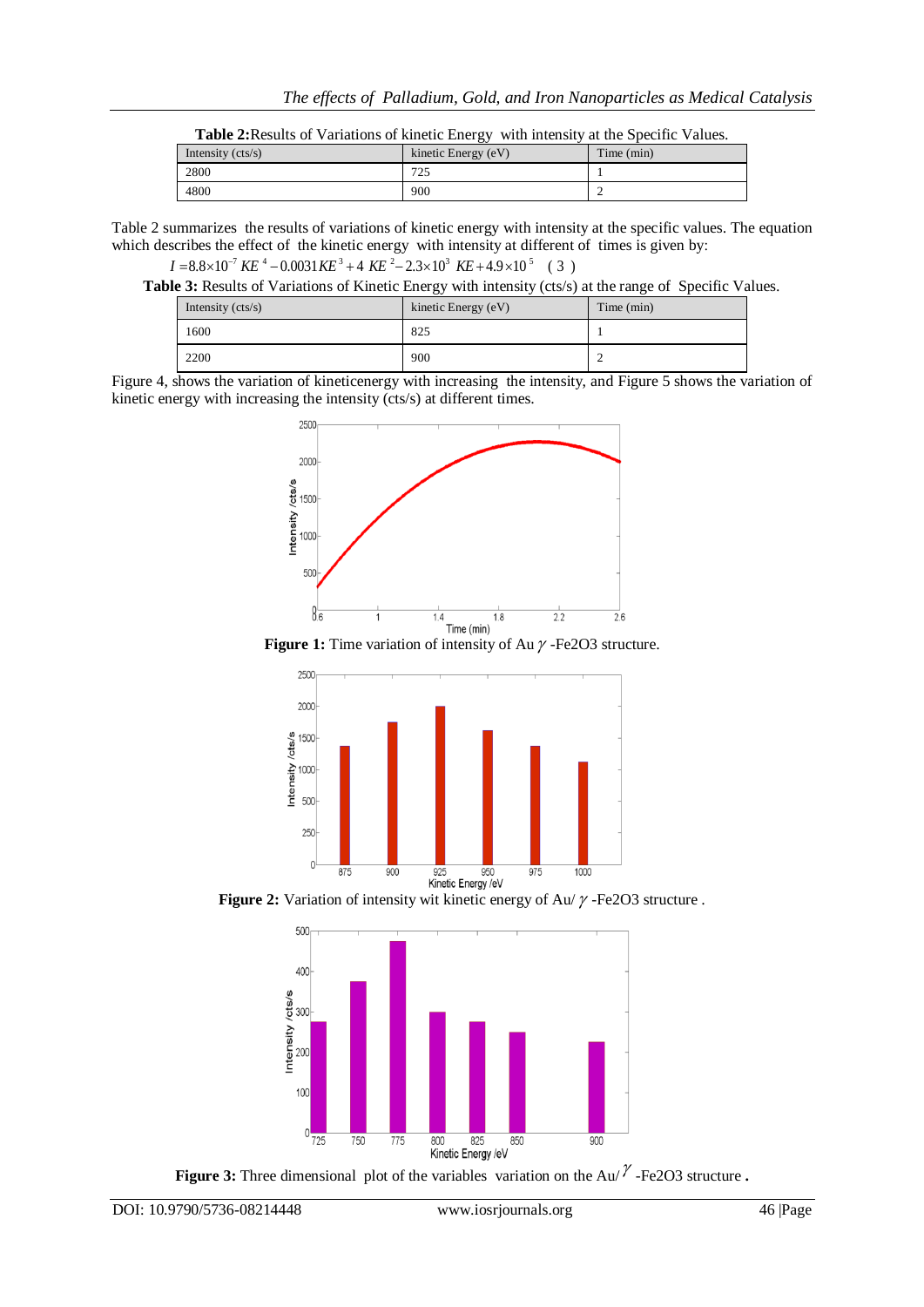

**Figure 4:** Variation of intensity with kinetic energy of Fe/ $\gamma$ -Fe2O3 structure.



**Figure 5:** Variation of intensity with kinetic energy of  $Pd/^{\gamma}$ -Fe2O3 structure.

## **IV. Conclusion**

More applications require careful weighing of all the parameters. We conclude that the overall concepts are better than that of the others. In this work the results summarize the effects of three types of nanoparticles, which assembled on the same substrate (-Fe2O3). We notice that our theoretical results agree with the experimental results and for the different range the same behaviors are noticed . When using the Matlab program with curve fitting method, we note that Fe metal is larger affected by increasing the kinetic energy with time when it compared to Pd and Au. The reason for this behavior of Fe is produced from the matching between the Fe and the substrate. The simulation of these structures is lead to be predicted by the spectrum of these structures at different ranges of variables. We observe that there are critical values of intensity which are corresponding to the limit values of kinetic energy for each of our structures. But, the maximum intensity values of all structures are different. One each of three types of structures (Au/  $\gamma$ -Fe2O3) is important in the medical catalysis where Au is used in the treatment of cancer.

#### **Acknowledgements**

I introduce my acknowledgements to my researches in my college.

#### **References**

- [1]. G.A. Somorjai, Introduction to Surface Chemistry and Catalysis. 1st ed., *Wiley, New York*, 1994, p. 667.
- [2]. M. Bowker, J. J. Crouch, A. F. Carley, P. R. Davies, D. J. Morgan, G. Lalev, S. Dimov,and D. T. Pham, [Encapsulation of Au](http://orca.cf.ac.uk/65435)  [nanoparticles on a silicon wafer during thermal oxidation,](http://orca.cf.ac.uk/65435) *Journal of Physical Chemistry C* 117 (41), 2013, 21577-21582.
- [3]. Davies, R. et.al, [A facile route to model catalysts: the synthesis of Au@Pd core-shell nanoparticles on y-Fe2O3 \(0001\),](http://orca.cf.ac.uk/49984)  *Nanoscale* 5, 2013, 9018-9022.

[4]. Kwangjae Cho, XuWang, Shuming Nie, Zhuo (Georgia) Chen, and Dong M. Shin, Therapeutic Nanoparticles for Drug Delivery in Cancer, *American Association for Cancer*,2008.

- [5]. Bamroongwongdee, C. et al. , [Fabrication of complex model oxide catalysts: Mo oxide supported on Fe3O4 \(111\),](http://orca.cf.ac.uk/45500) Faraday Discussions 162, 2013, 201-212,
- [6]. Altass, H. et al. [, Enhancing surface reactivity with a noble metal.](http://orca.cf.ac.uk/49983) Chemical Communications 49 (74), 2013, 8223-8225.
- [7]. F. Zaera, *Prog. Surf. Sci.* 69 (2001) 1–98.
- [8]. D.W. Goodman, Chem. Rev. 95 (1995) 523–536.
- [9]. D.W. Goodman, Surf. Sci. 299/300 (1994) 837–848.
- [10]. F. Besenbacher, I. Chorkendorff, B.S. Clausen, B. Hammer, A.M. Molenbroek, J.K. Nørskov, and I. Stensgaard, Science 279 (1998) 1913–1915.
- [11]. J. Greeley, J.K. Norskov, and M. Mavrikakis, Annu. Rev. Phys. Chem. 53 (2002) 319–348.